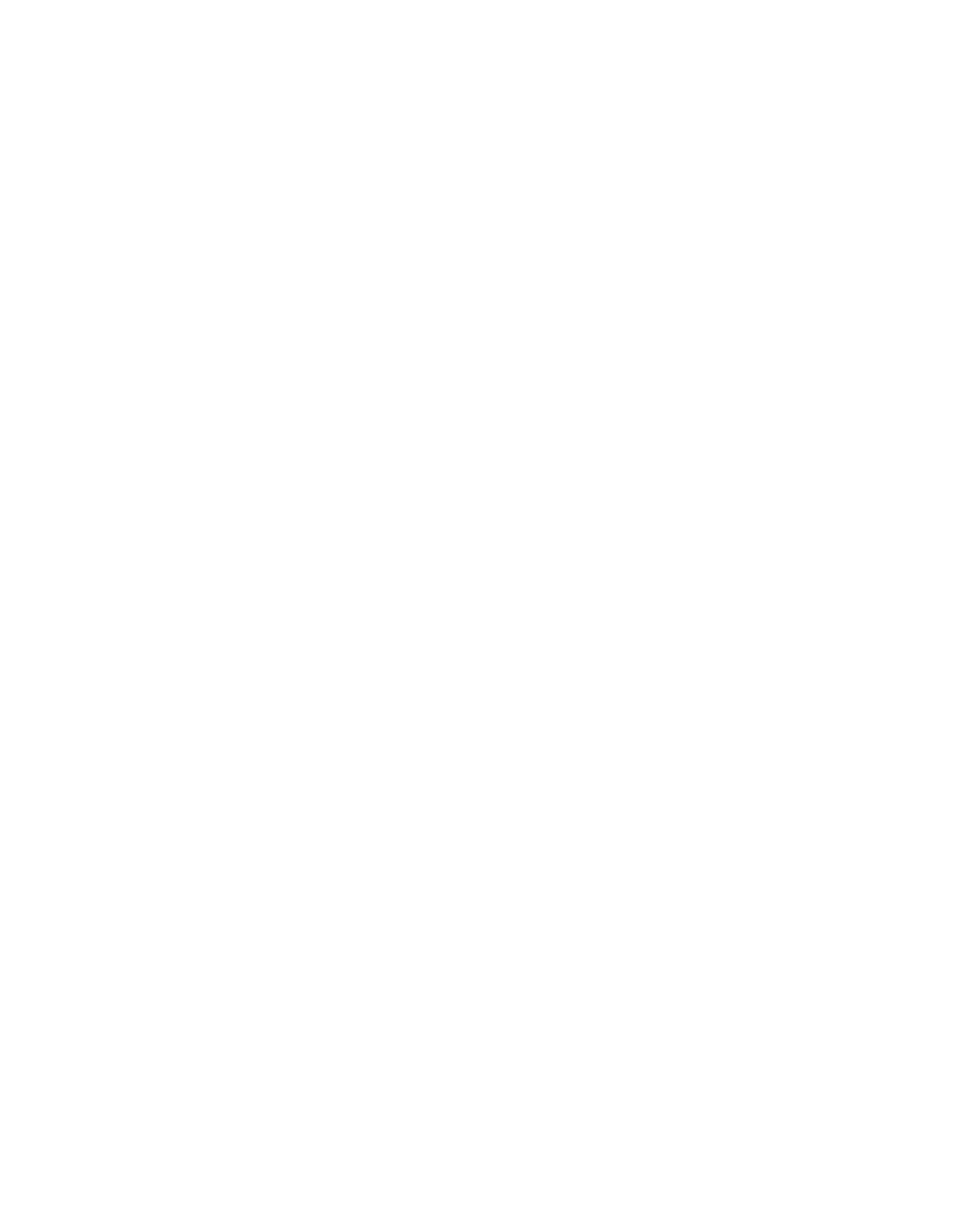



## **Introduction: Linking Value-Based Purchasing to Inpatient Quality Reporting and Healthcare-Acquired Infections**

It came as no surprise when the U.S. Department of Health and Human Services (HHS) Office of Inspector General (OIG) included Hospital Quality Reporting as a target for review in its 2017 Work Plan. The OIG's intent was to determine to what degree the Centers for Medicare & Medicaid Services (CMS) validated Hospital Inpatient Quality Reporting (IQR) data used for the Hospital Value-Based Purchasing (VBP) and Hospital-Acquired Condition Reduction Programs (HACRP). The review indicated the need for CMS to use analytics to ensure the integrity of hospital-reported quality data and resulting payment adjustments for healthcare-acquired infection (HAI) and process-of-care measures.

Previously, hospitals were overloaded with validating all of their publicly reported quality data; however, the results of the 2017 OIG review provided hospitals with a focus area for their quality reporting compliance efforts. **More than ever, organizations should plan for focused claims-based reviews, as it is necessary for them to understand how IQR data links payment to quality and enables consumers to make informed decisions about their healthcare needs.** Auditors and compliance practitioners must become familiar with the current IQR measures established by CMS, as well as the Centers for Disease Control and Prevention (CDC) definition for reportable HAIs. This white paper, published by PYA and the Association of Healthcare Internal Auditors (AHIA), will provide auditors and compliance practitioners leading practice guidance for performing focused claims-based reviews to evaluate the link between IQR payment and quality.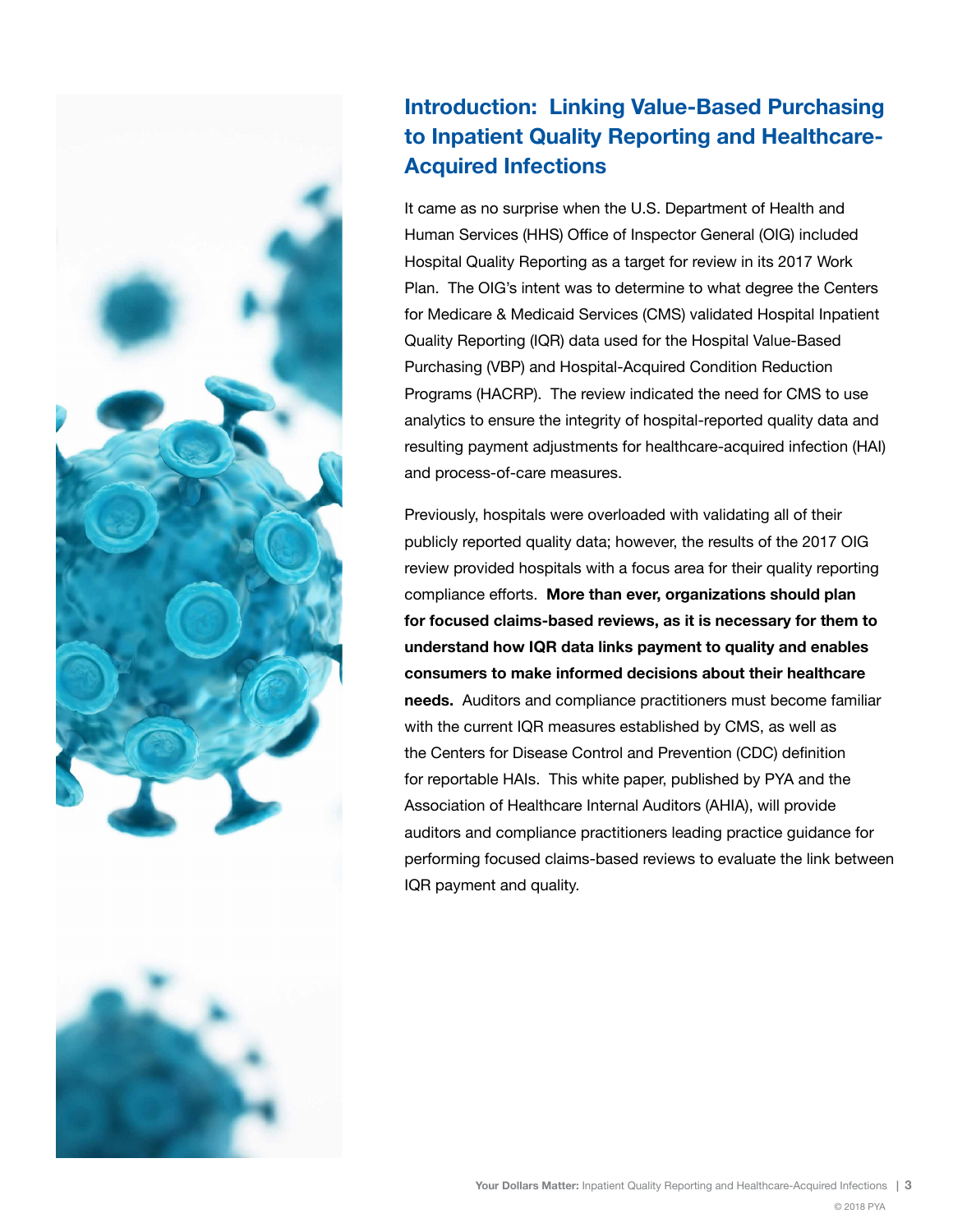## **OIG Work Plan Findings and Recommendations**

The OIG 2017 Work Plan requires testing the reliability of hospital-reported quality measure data. During the early part of 2017, the OIG conducted the Hospital IQR audit for payment year 2016 to evaluate the process by which CMS validated the accuracy and completeness of self-reported hospital IQR data (detailed in *[CMS Validated Hospital Inpatient Quality](https://oig.hhs.gov/oei/reports/oei-01-15-00320.pdf)  [Reporting Program Data, But Should Use Additional Tools to Identify Gaming\)](https://oig.hhs.gov/oei/reports/oei-01-15-00320.pdf).1*

The results of the validation, issued in April 2017, demonstrated that 99% of the hospitals reviewed by CMS passed validation; for those that failed, CMS implemented corrective action plans, including VBP payment reduction and additional training. However, the audit also concluded that CMS did not utilize data analytics to detect inaccurate or incomplete reporting of quality data. As an outcome of these results, it is anticipated that an approach that includes data analysis will likely be expected for future CMS validation of reported quality metrics. The audit further identified the need for future targeted analysis of HAI, and the need to conduct additional reviews for hospitals with aberrant data reporting patterns.

CMS has already taken the necessary steps to obtain patient-level data for HAI information submitted to the CDC by the National Healthcare Safety Network (NHSN) for analytical purposes. The OIG concluded the use of analytics will help identify inaccurate or inadequate reporting and protect the integrity of programs that administer quality-based payment adiustments.



#### [https://oig.hhs.gov/oei/reports/oei-01-15-00320.pdf.](https://oig.hhs.gov/oei/reports/oei-01-15-00320.pdf)

**4 | Your Dollars Matter:** Inpatient Quality Reporting and Healthcare-Acquired Infections © 2018 PYA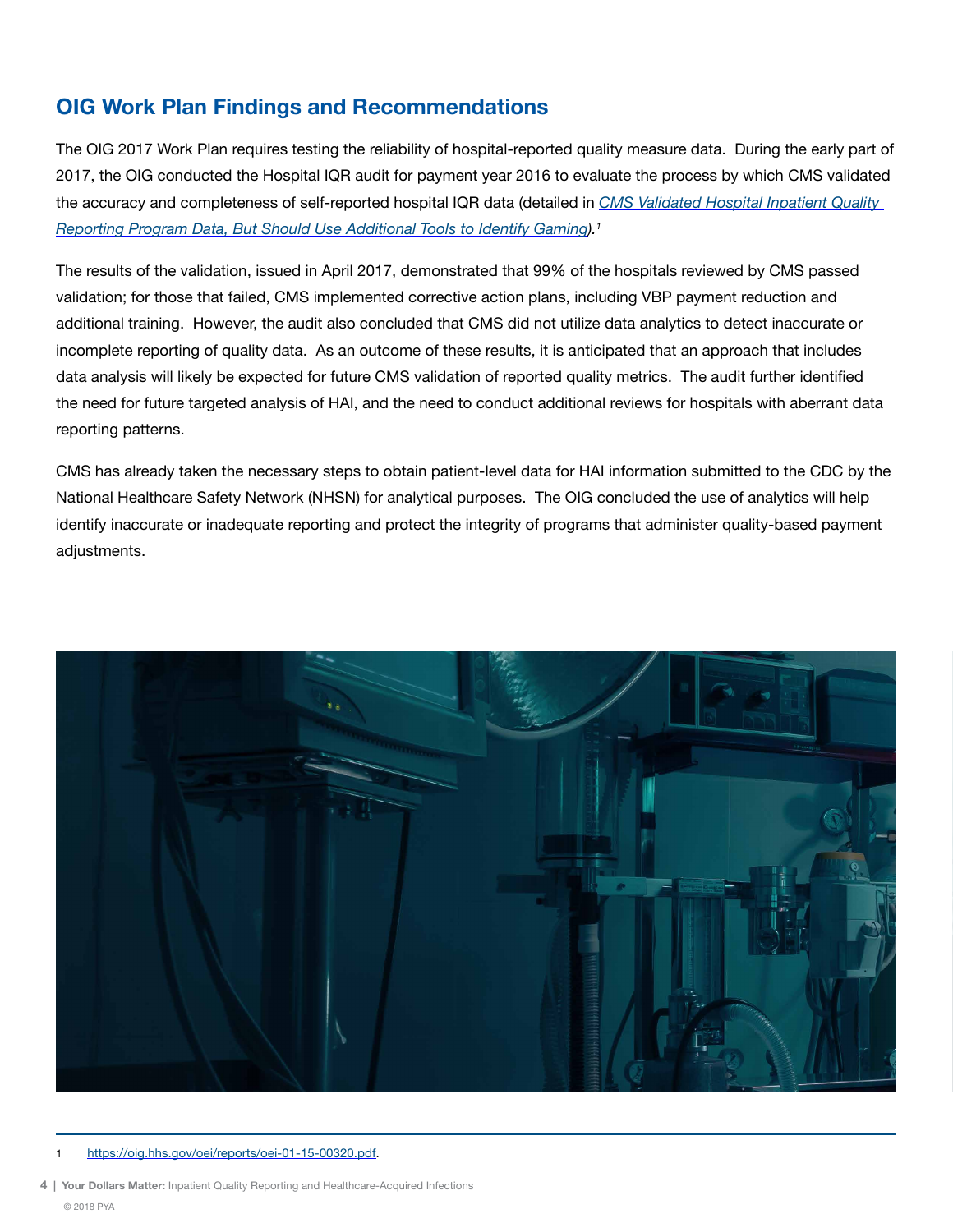## **Healthcare-Acquired Infections**

The CMS quality-based payment programs rely on, and validate, information for acute-care hospital IQR HAI data and process-of-care measures. For HAIs, hospitals provide facility data and report infection cases to the NHSN. The CDC then provides the number of reported and predicted infections to CMS. Many organizations utilize data management consulting companies to capture claims data and send that information quarterly to the NHSN, CDC, and CMS on their behalf.

The CDC's NHSN is the United States' most widely used HAI tracking system, housing data for more than 17,000 hospitals and healthcare facilities. CMS uses the HAI data as part of the HACRP, which began in federal fiscal year (FY) 2015. HACRP reduces payment by 1% to hospitals with the highest rate decile of hospital-acquired conditions as determined by baseline and performance periods. The baseline period is the time frame used to establish the thresholds and benchmarks for a given FY. The performance period is the time frame used to identify an organization's performance rate for a given FY. The performance period for FY 2019 safety measures ended 6/30/17. Current performance will affect outcomes and payments for 2020 and beyond:

| <b>Fiscal Year</b> | <b>Measure Description</b> | <b>Baseline Period</b> | 'Performance Period, |
|--------------------|----------------------------|------------------------|----------------------|
| 2020               | Safetv                     | $1/1/16 - 12/31/16$    | $1/1/18 - 12/31/18$  |
| 2021               | Safetv                     | $1/1/17 - 12/31/17$    | $1/1/19 - 12/31/19$  |

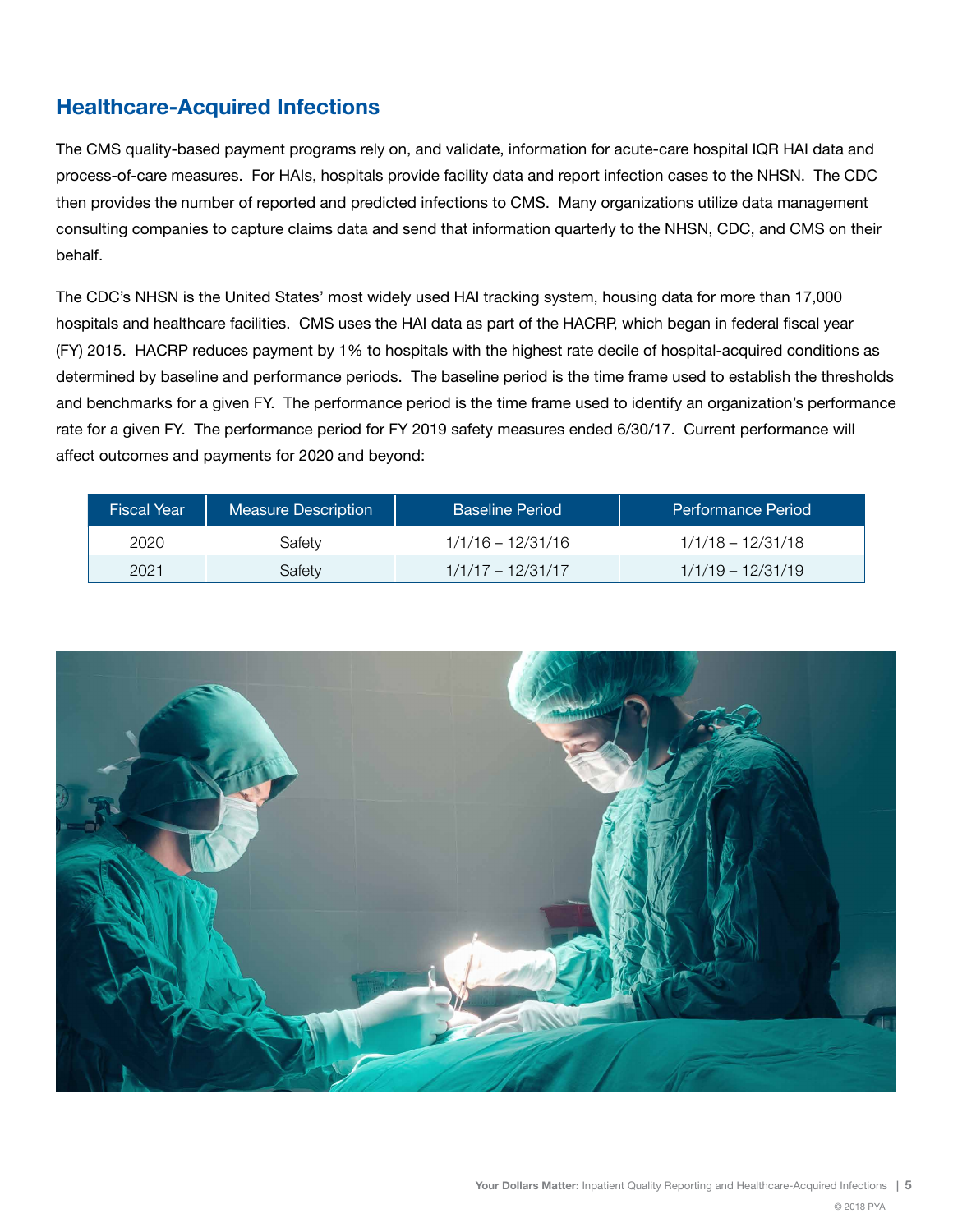## **The 2019 safety measures include HAIs for:**

| <b>Catheter-</b><br><b>Associated</b><br><b>Urinary Tract</b><br><b>Infection (CAUTI)</b>                                                                                                                                                                                                                                    | <b>Central-Line-</b><br><b>Associated Blood</b><br><b>Stream Infection</b><br>(CLABSI)                                                                                                                                                                                                                                                                                  | <b>Surgical Site</b><br><b>Infection (SSI) for</b><br><b>Colon Surgery</b><br>and Abdominal<br><b>Hysterectomy</b>                                                                                                                                         | <b>Clostridium</b><br><b>Difficile Infection</b><br>(CDI)                                                                                                                                                                                                                    | <b>Methicillin-</b><br><b>Resistant</b><br><b>Staphylococcus</b><br><b>Aureus (MRSA)</b><br><b>Bacteremia</b>   |
|------------------------------------------------------------------------------------------------------------------------------------------------------------------------------------------------------------------------------------------------------------------------------------------------------------------------------|-------------------------------------------------------------------------------------------------------------------------------------------------------------------------------------------------------------------------------------------------------------------------------------------------------------------------------------------------------------------------|------------------------------------------------------------------------------------------------------------------------------------------------------------------------------------------------------------------------------------------------------------|------------------------------------------------------------------------------------------------------------------------------------------------------------------------------------------------------------------------------------------------------------------------------|-----------------------------------------------------------------------------------------------------------------|
| Infections that<br>involve any part of<br>the urinary system,<br>including urethra,<br>bladder, ureters,<br>and kidneys. When<br>a urinary catheter<br>is not inserted<br>correctly, is not<br>kept clean, or is<br>left in a patient too<br>long, germs can<br>travel through the<br>catheter and infect<br>the bladder and | Infections that<br>happen when a<br>central line (a tube<br>that a doctor usually<br>places in a large<br>vein of a patient's<br>neck or chest to<br>give important<br>medical treatment)<br>is not inserted<br>correctly or not kept<br>clean. This allows<br>the central line to<br>become a means of<br>germs entering the<br>body and causing<br>potentially deadly | Infections that<br>occur after surgery<br>in the part of the<br>body where the<br>surgery took place.<br>Sometimes these<br>infections involve<br>only the skin; other<br>SSIs can involve<br>tissues under the<br>skin, organs, or<br>implanted material. | Infection that<br>can cause life-<br>threatening<br>diarrhea. When<br>a person takes<br>antibiotics, good<br>bacteria that<br>protect against<br>infection are<br>destroyed for<br>several months.<br>During this time,<br>patients can<br>get sick from C.<br>$difficile$ . | Bloodstream<br>infections caused<br>by a type of staph<br>bacteria that is<br>resistant to many<br>antibiotics. |
| kidneys.                                                                                                                                                                                                                                                                                                                     | infections in the<br>blood.                                                                                                                                                                                                                                                                                                                                             |                                                                                                                                                                                                                                                            |                                                                                                                                                                                                                                                                              |                                                                                                                 |

*Source: <https://www.cdc.gov/nhsn/index.html>*

To validate the HAI measure, CMS requests lab cultures from selected facilities be examined quarterly. The lab results are used to identify cases likely to have involved infections that are reportable to the NHSN.

The NHSN and CDC define a reportable HAI as an infection in which the date the first element of the NHSN site-specific infection criterion occurs. The infection must be on, or after, the third calendar day from admission to the facility and during the seven-day infection window. The window includes the day the first positive diagnostic test was obtained, as well as the three calendar days before and after. In contrast, an infection is considered Present on Admission (POA) if the event date occurs on the day of admission, the two days before admission, and/or the day after admission, assuming the event is documented by the provider. Any infection identified as POA should not be reported as an HAI. Additional information regarding identifying HAI for NHSN surveillance can be found on the CDC <u>website</u>.<sup>2</sup>

<sup>2</sup> https://www.cdc.gov/nhsn/index.html.

**<sup>6 |</sup> Your Dollars Matter:** Inpatient Quality Reporting and Healthcare-Acquired Infections © 2018 PYA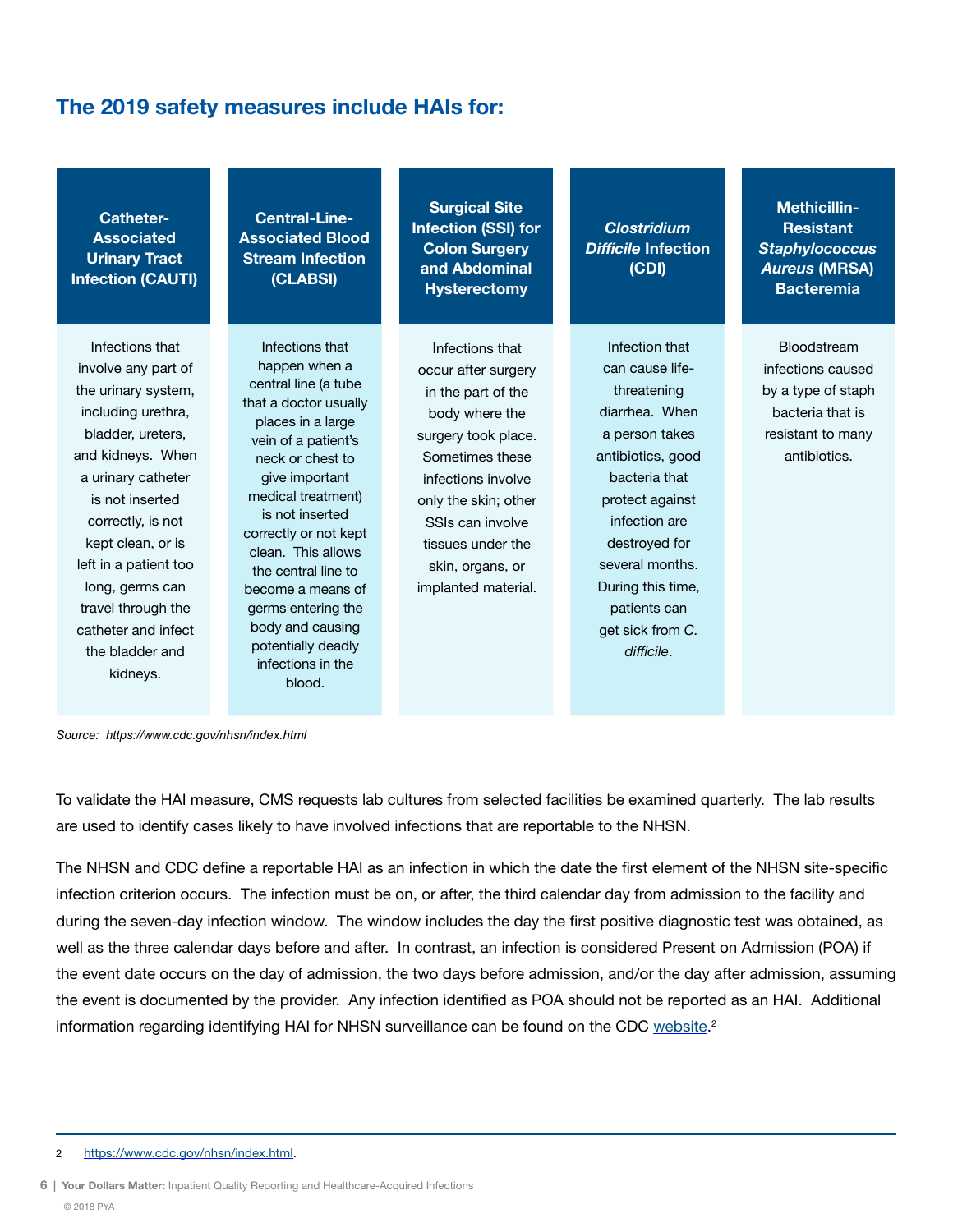## **Risk-Adjustment Matters**

Risk adjustment makes it possible to fairly compare hospital performance. The standardized infection ratio (SIR), a summary statistic that can be used to track HAI prevention progress over time, is calculated by dividing the number of observed events by the number of predicted events. Lower SIRs are ideal.

**If the SIR is more than 1:** There was an increase in the number of infections reported nationally compared to the national baseline.

 $>1$ 

**If the SIR is 1:** There were about the same number of infections reported nationally compared to the national baseline.

1

**If the SIR is less than 1:** There was a decrease in the number of infections reported nationally compared to the national baseline.

 $<$  1

The SIRs are adjusted for risk factors that may impact the number of infections reported by a hospital, such as type of patient care location, hospital bed size, patient age, and other factors. Also, they are adjusted differently depending on the type of infection measured.

| The SIRs for CLABSIs and CAUTIs<br>are adjusted for:                                                                                                                                  | Type of patient care location.<br>$\bullet$<br>Hospital affiliation with a medical school.<br>$\bullet$<br>Patient care location bed size.<br>$\bullet$                                                                                                                                                                                                    |
|---------------------------------------------------------------------------------------------------------------------------------------------------------------------------------------|------------------------------------------------------------------------------------------------------------------------------------------------------------------------------------------------------------------------------------------------------------------------------------------------------------------------------------------------------------|
| The SIRs for hospital-onset CDI and<br>MRSA bloodstream infections are<br>adjusted for:                                                                                               | Facility bed size.<br>Hospital affiliation with a<br>$\bullet$<br>medical school.<br>The number of hospital-<br>$\bullet$<br>admitted patients who<br>The type of test the hospital<br>$\bullet$<br>already have CDI or a MRSA<br>laboratory uses to identify C.<br>bloodstream infection<br>difficile in patient specimens.<br>("community-onset" cases). |
| The SIRs for SSIs take into account<br>patient differences and procedure-<br>related risk factors for each type of<br>surgery. These risk factors include,<br>but are not limited to: | Duration of surgery.<br>Patient age.<br>$\bullet$<br>Surgical wound class.<br>Patient assessment at the<br>$\bullet$<br>$\bullet$<br>time of anesthesiology.<br>Use of endoscopes.<br>$\bullet$<br>Re-operation status.<br>$\bullet$                                                                                                                       |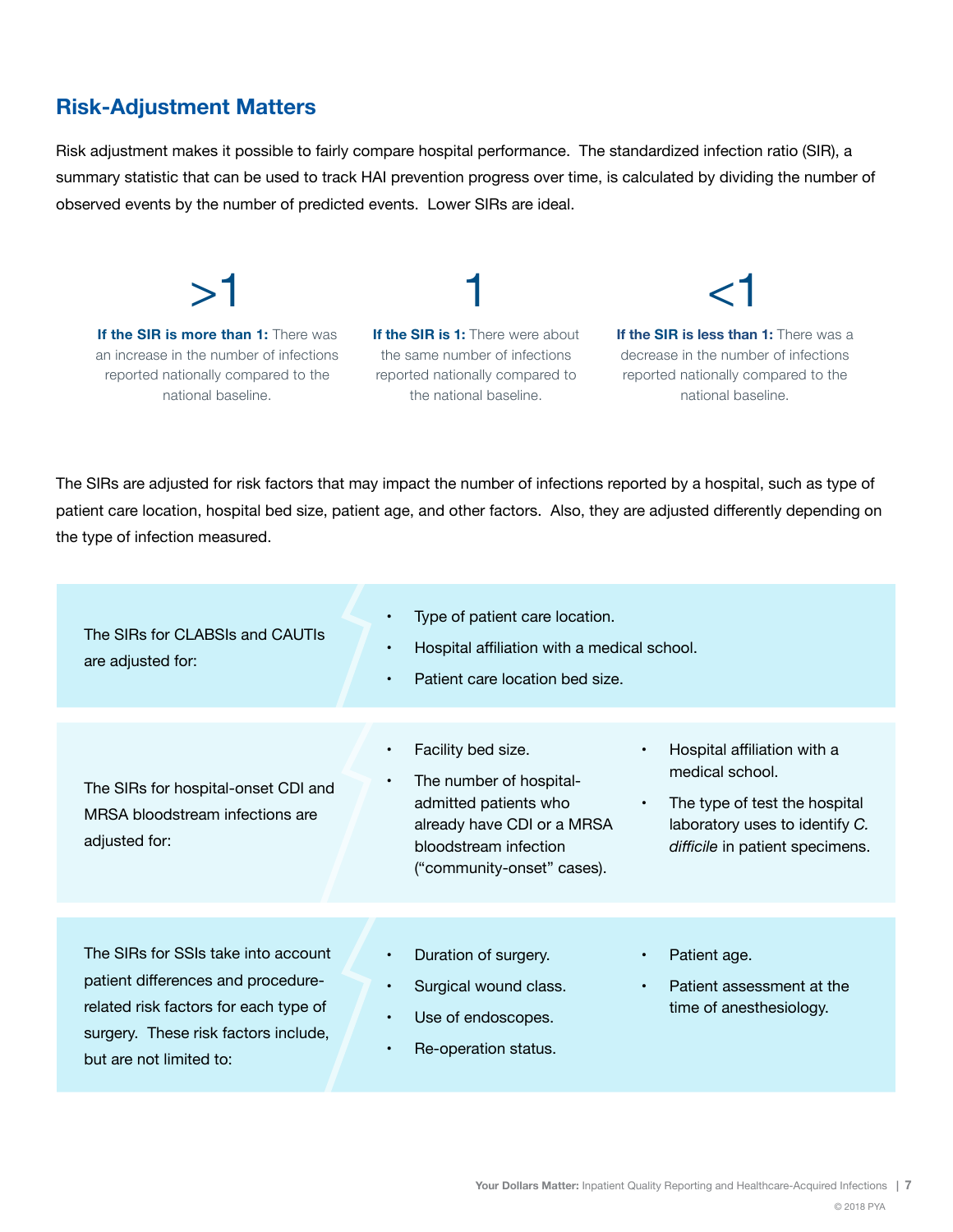

## **2016 HAI Progress Report**

The HAI data is summarized at the national level within the HAI Progress Report. The 2016 HAI Progress Report, based on 2014 data, described significant reductions at the national level for nearly all infection types when compared to the baseline data; CLABSI and abdominal hysterectomy showed the greatest reduction.

### **Among national acute-care hospitals, the report found:**



### **On the state level:**

While 25 states performed better than the national SIR on at least two infection types, 20 states performed worse than the national SIR. The following table shows how each state fared on HAI progress: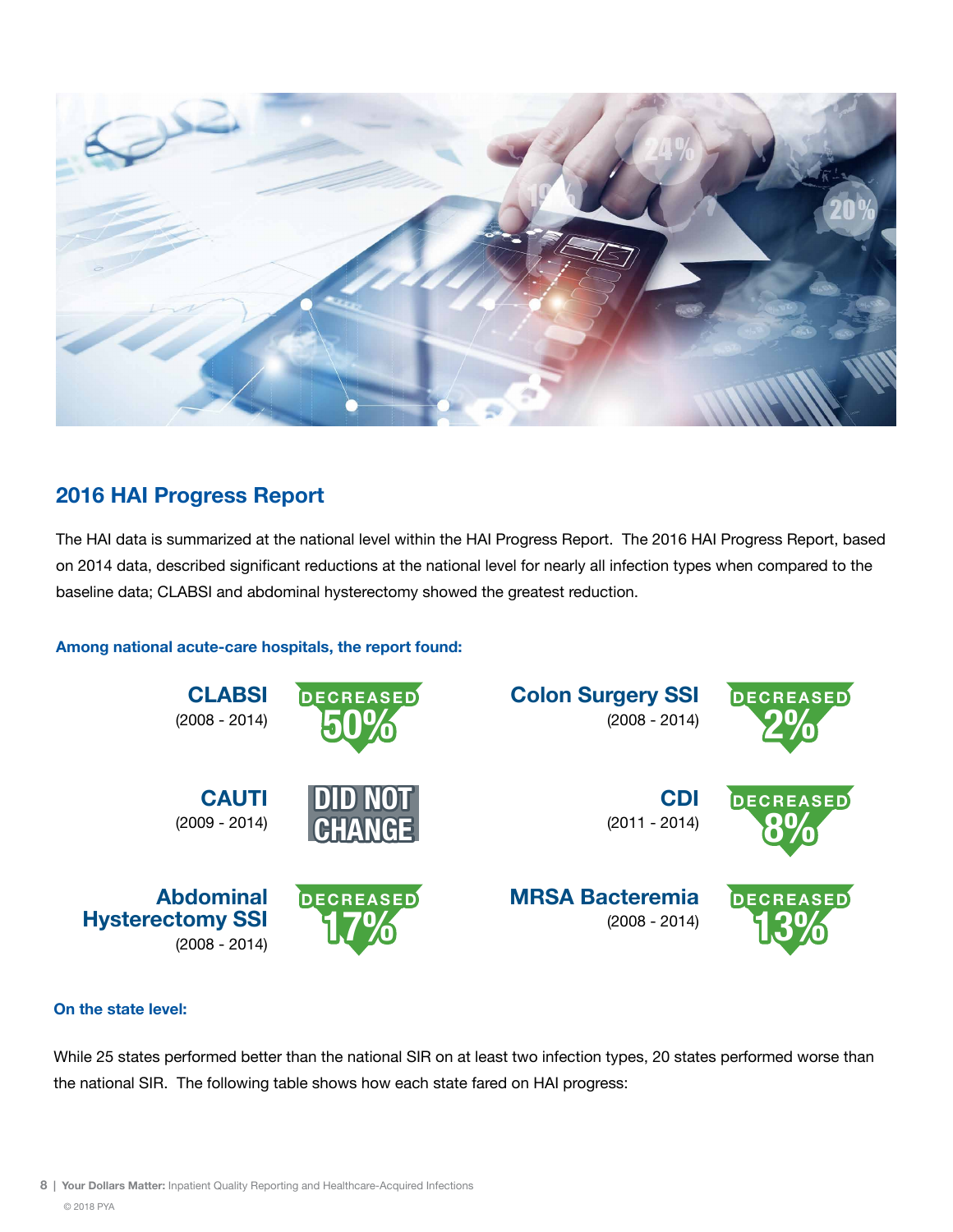### **State HAI Progress - Acute Care Hospitals**

**O** Lower than 2018 baseline  $\bigcirc$  No statistically significant change Higher than 2018 baseline

| <b>State</b>         | <b>CLABSI</b> | <b>CAUTI</b>   | <b>SSI-Abdominal</b><br><b>Surgery</b> | <b>SSI-Colon</b><br><b>Surgery</b> | <b>MRSA</b>    | <b>CDIFF</b> |
|----------------------|---------------|----------------|----------------------------------------|------------------------------------|----------------|--------------|
| Alabama              |               |                |                                        |                                    |                |              |
| Alaska               |               |                |                                        |                                    |                |              |
| Arizona              |               |                |                                        |                                    |                |              |
| <b>Arkansas</b>      |               |                |                                        |                                    | ◯              |              |
| California           |               |                |                                        |                                    |                |              |
| Colorado             |               |                |                                        |                                    |                |              |
| Connecticut          |               |                |                                        |                                    |                |              |
| Delaware             |               |                |                                        |                                    |                |              |
| Florida              |               |                |                                        |                                    |                |              |
| Georgia              |               |                |                                        |                                    |                |              |
| Hawaii               |               |                |                                        |                                    |                |              |
| Idaho                |               |                |                                        |                                    |                |              |
| Illinois             |               |                |                                        |                                    |                |              |
| Indiana              |               |                |                                        |                                    |                |              |
| lowa                 |               |                |                                        |                                    |                |              |
| Kansas               |               | Ο.             |                                        |                                    |                |              |
| Kentucky             |               |                |                                        |                                    |                |              |
| Louisiana            |               |                |                                        | $\bigcirc$                         |                |              |
| Maine                |               |                |                                        | C                                  |                |              |
| Maryland             |               |                |                                        | ◯                                  |                |              |
| Massachusetts        |               |                |                                        |                                    |                |              |
| Michigan             |               |                |                                        |                                    |                |              |
| Minnesota            |               |                |                                        |                                    |                |              |
| Mississippi          |               |                |                                        |                                    |                |              |
| Missouri             |               |                |                                        |                                    |                |              |
| Montana              |               | O              |                                        | O                                  |                |              |
| Nebraska             |               | C              |                                        |                                    |                |              |
| Nevada               |               | $\bigcirc$     |                                        |                                    | $\bigcirc$     |              |
| <b>New Hampshire</b> |               |                |                                        |                                    |                |              |
| New Jersey           |               |                |                                        |                                    |                |              |
| <b>New Mexico</b>    |               |                |                                        |                                    |                |              |
| <b>New York</b>      |               |                |                                        |                                    |                |              |
| North Carolina       |               |                |                                        |                                    |                |              |
| North Dakota         |               |                |                                        |                                    |                |              |
| Ohio                 |               |                |                                        |                                    |                |              |
| Oklahoma             |               |                |                                        |                                    |                |              |
| Oregon               |               | $\bigcirc$     |                                        | $\overline{\mathbb{C}}$            |                |              |
| Pennsylvania         |               | $\overline{O}$ | $\bar{O}$                              | $\bar{O}$                          |                |              |
| <b>Rhode Island</b>  |               |                |                                        | $\overline{\bigcirc}$              |                |              |
| South Carolina       |               | $\bigcirc$     | $\bigcirc$                             | $\bigcirc$                         | $\bigcirc$     |              |
| South Dakota         |               | ◯              |                                        |                                    |                | $\bigcirc$   |
| Tennessee            |               | $\bigcirc$     | $\overline{O}$                         | $\bigcirc$                         | $\bigcirc$     |              |
| <b>Texas</b>         |               | С              |                                        |                                    |                |              |
| Utah                 |               |                |                                        |                                    |                |              |
| Vermont              |               |                | O                                      |                                    |                |              |
| Virginia             |               | $\bigcirc$     | $\overline{O}$                         | $\bigcirc$                         |                |              |
| Washington           |               |                |                                        | $\bigcirc$                         |                | OOO          |
| <b>West Virginia</b> |               |                |                                        |                                    | $\overline{O}$ |              |
| Wisconsin            |               |                |                                        | $\bigcirc$                         |                |              |
| Wyoming              |               |                |                                        | $\overline{O}$                     | $\bigcirc$     |              |

*Access the CDC's [progress report](https://www.cdc.gov/hai/surveillance/progress-report/index.html) to check your state ranking.<sup>3</sup>*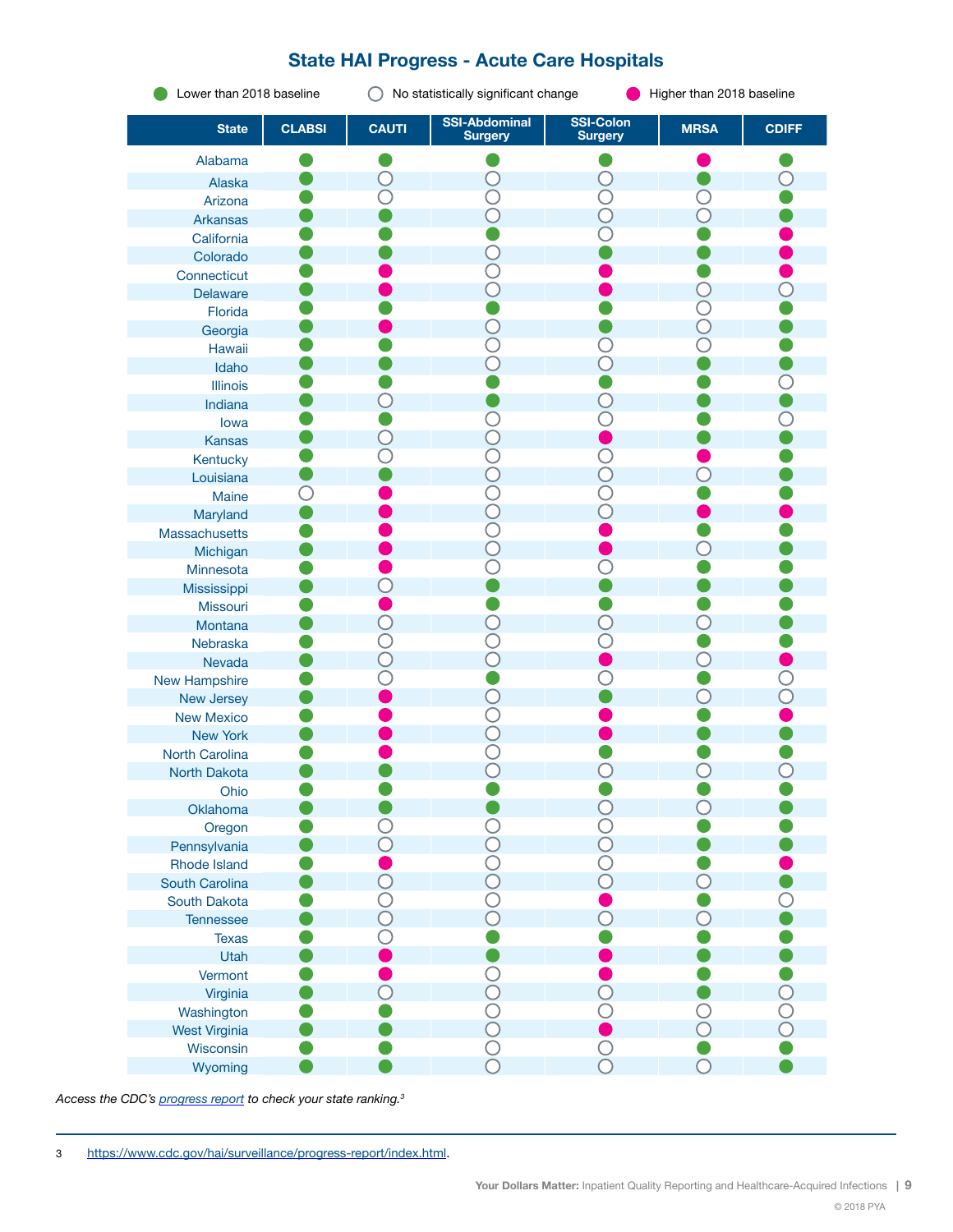## **Risk-Adjustment Internal Validation**

The CDC "NHSN Patient Safety Data Quality Internal Guidance and Toolkit" provides recommendations for facilities that report data to the NHSN. Reporting facilities are required to follow NHSN methods and use NHSN definitions and criteria. The following information (not all-inclusive) describes site-specific infection activities to assist with internal validation. A comprehensive list is found on the CDC <u>[website](https://www.cdc.gov/nhsn/validation/index.html)</u>.<sup>4</sup>

### **CLABSI and CAUTI Event**

The CDC defines the "central line" as an intravascular catheter that terminates at, or close to, the heart or in one of the great vessels which is used for infusion, withdrawal of blood, or hemodynamic monitoring. Neither the insertion site, nor the type of device, may be used to determine if a line qualifies as a central line. The device must terminate in one of the great vessels or in, or near, the heart, and be used for one of the purposes outlined previously, to qualify as a central line.

The following are considered "great vessels" for the purposes of reporting central-line BSI and counting central-line days in the NHSN system:

- Aorta
- Pulmonary artery
- Superior vena cava
- Inferior vena cava
- Brachiocephalic veins
- Internal jugular veins
- Subclavian veins
- **External iliac veins**
- Common iliac veins
- Femoral veins
- In neonates, the umbilical artery/vein

The following devices are not considered central lines:

- Arterial catheters
- Arteriovenous fistula
- Arteriovenous graft
- Extracorporeal membrane oxygenation (ECMO)
- Hemodialysis reliable outflow (HeRO) dialysis catheters
- Intra-aortic balloon pump (IABP) devices

4 <https://www.cdc.gov/nhsn/validation/index.html>.

**10 | Your Dollars Matter:** Inpatient Quality Reporting and Healthcare-Acquired Infections © 2018 PYA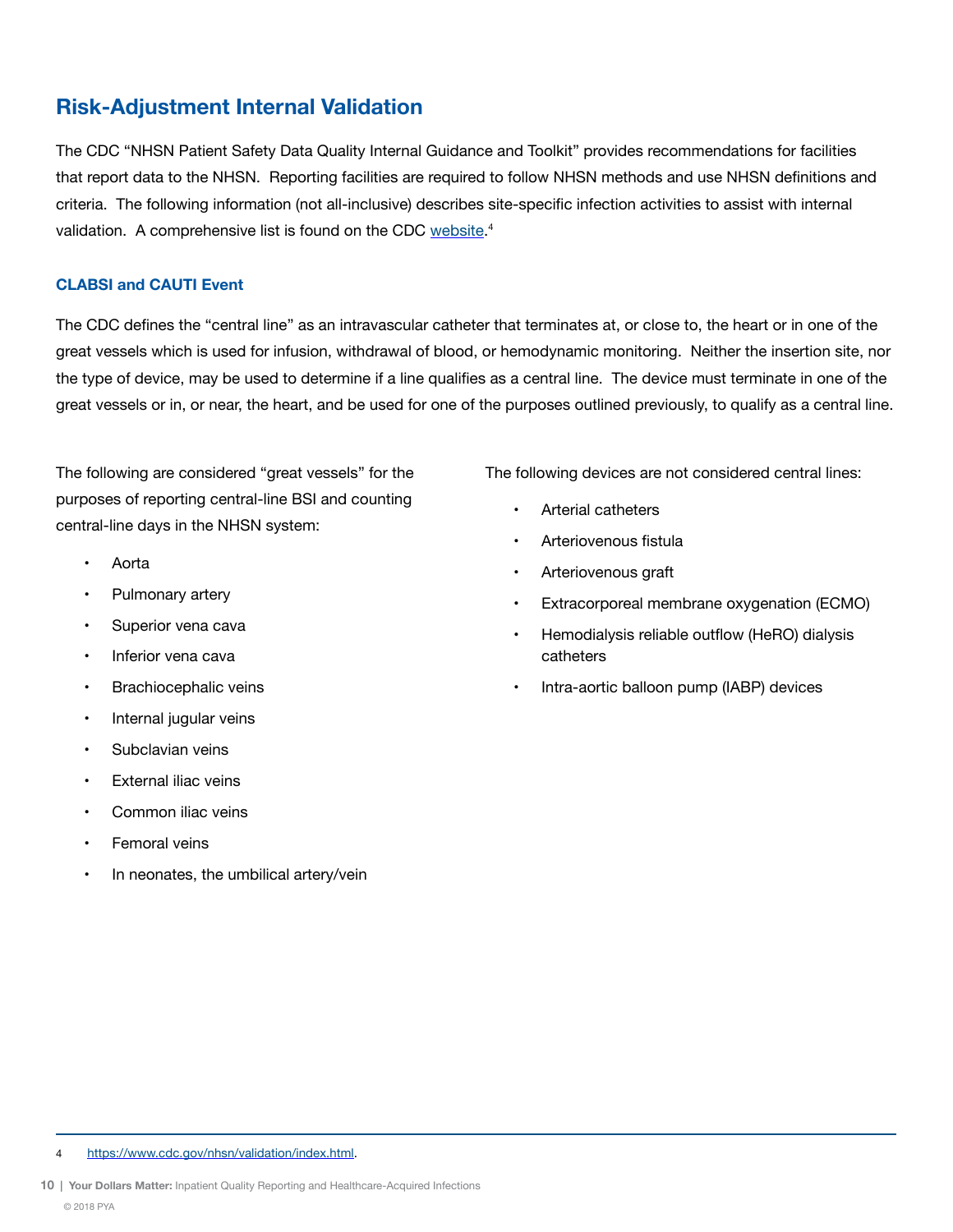Data quality validation components vary for each measure. Your SIR will rely on proper collection of specific numerator and denominator indicators as described in the following tables.

| <b>CLABSI and CAUTI Event</b>                                                                  |                                                                                                                          |  |  |  |
|------------------------------------------------------------------------------------------------|--------------------------------------------------------------------------------------------------------------------------|--|--|--|
| DENOMINATORS:                                                                                  | NUMERATORS:                                                                                                              |  |  |  |
| Ability to generate correct denominator data for entry into<br>NHSN, utilizing NHSN protocols. | Ability to correctly and completely identify CLABSI or CAUTI<br>events in real time.                                     |  |  |  |
| For CLABSI, the data includes central line days and patient<br>days.                           | Investigate all positive blood and urine cultures among<br>patients with central lines and indwelling urinary catheters. |  |  |  |
| For CAUTI, the data includes indwelling urinary catheter days<br>and patient days.             | Maintain a log of positive cultures for tracking purposes.                                                               |  |  |  |
| Confirm the methods and definitions utilized by NHSN to count<br>the denominator.              |                                                                                                                          |  |  |  |

## SSI for Abdominal Hysterectomy and Colon Surgery

| DENOMINATORS:                                                                                                                                                                              | NUMERATORS:                                                                                                                                                                                                        |
|--------------------------------------------------------------------------------------------------------------------------------------------------------------------------------------------|--------------------------------------------------------------------------------------------------------------------------------------------------------------------------------------------------------------------|
| Ability to generate and report monthly procedure denominators<br>completely and correctly for procedures under surveillance.                                                               | Evaluate the sources of information for surgical infection<br>events and surgical readmissions.                                                                                                                    |
| Determine which surgical procedures will be reported to NHSN,<br>whether inpatient, outpatient, or both, and note the assigned<br>surveillance period of 30 or 90 days for each procedure. | Identify all potential admission and readmission infections in<br>real time during the prescribed surveillance period.                                                                                             |
|                                                                                                                                                                                            | Consider post-discharge surveillance with other facilities<br>for tracking of outpatient SSI event re-admissions during<br>the SSI surveillance period of 30 days for colon surgery and<br>abdominal hysterectomy. |
|                                                                                                                                                                                            | Be able to correctly classify SSI cases using NHSN definitions<br>as either Superficial Incisional, Deep Incisional, or Organ/<br>Space infections.                                                                |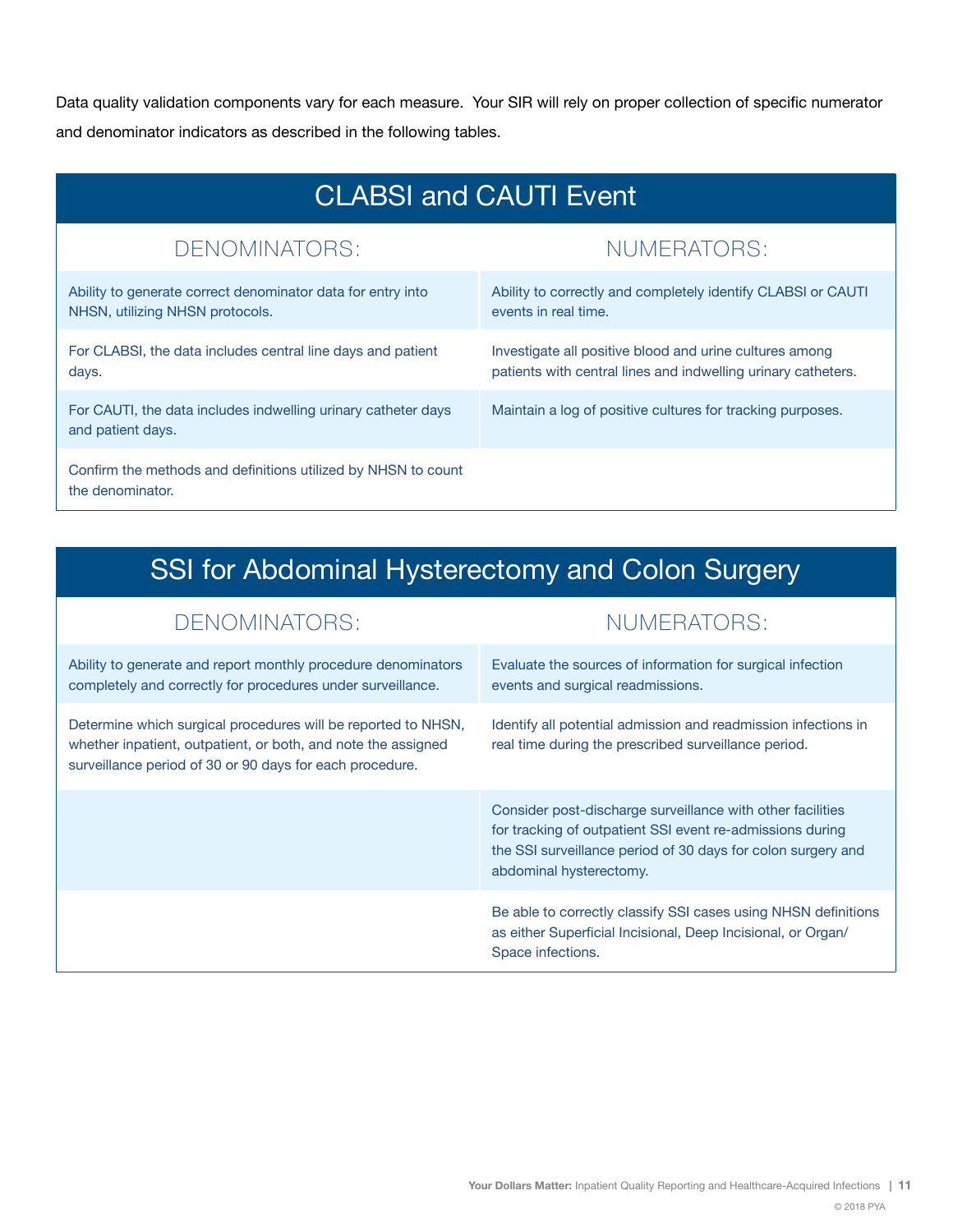## CDI and MRSA Event

## DENOMINATORS: NUMERATORS:

| Ability to generate correct monthly summary denominator data,<br>such as facility-wide inpatient days, number of admissions<br>to inpatient locations, encounters from the emergency<br>department, 24-hour observation units, and other affiliated<br>outpatient locations. | Ability to comprehensively identify and correctly assign<br>positive laboratory tests as reportable vs. duplicate.                                                                                                                                          |
|------------------------------------------------------------------------------------------------------------------------------------------------------------------------------------------------------------------------------------------------------------------------------|-------------------------------------------------------------------------------------------------------------------------------------------------------------------------------------------------------------------------------------------------------------|
|                                                                                                                                                                                                                                                                              | Understand, and have the ability to correctly apply, the CDI/<br>MRSA event following NHSN protocols.                                                                                                                                                       |
|                                                                                                                                                                                                                                                                              | Be aware of MRSA-positive blood cultures and toxin-positive<br>CDI test results among inpatient, emergency department, and<br>24-hour observation patients, as well as those obtained in<br>facility-affiliated outpatient clinics on the day of admission. |
|                                                                                                                                                                                                                                                                              | Maintain a log of positive cultures for tracking purposes.                                                                                                                                                                                                  |

## **How Can Audit and Compliance Help with Quality Reporting Compliance?**

Intentionally not reporting data violates statutes and regulations. Failing to do it correctly, even accidentally, may also result in a violation. Whether you are using manual or electronic means to capture your NHSN data, annual internal validation efforts should include activities to ensure HAIs are correctly classified, risk-adjusted variables and denominator data are accurately collected, and data quality is checked. As healthcare continues to move in the direction of a VBP payment system, incorporating hospital quality reporting into your compliance plan is important.

A best practice measure for any organization should include validation, which is double-checking, or confirming, HAI data reported to the NHSN. This generally involves validating to ensure that all relevant infections were captured in the system by testing the denominator and numerator indicators as outlined in the preceding tables. It may also involve checking the accuracy, or quality, of the submitted data by performing coding validation. The CDC encourages healthcare facilities and states to validate the infection data they submit to NHSN. Currently, state health departments use different methods to validate HAI data that hospitals submit to NHSN. For example, some states only validate data from one facility, while other states validate more widely. The CDC is working with states to determine best practices and develop effective [validation](https://www.cdc.gov/nhsn/validation/index.html) standards.<sup>5</sup>

As CMS takes steps to aggressively evaluate the validity of the value-based payment system, monitoring and testing HAI data should become a routine focus in your internal compliance efforts. Facilities should use the CDC toolkit to ensure staff readiness with NHSN definitions and methodology and annually assess current HAI data collection knowledge and practices, train the appropriate staff on these specifications, and keep up-to-date with changes.

Internal validation procedures and practices should also consider activities to assess overall risk-adjustment variables. These variables include appropriate collection of risk-adjustment elements for facility-level information, such as facility

- 5 <https://www.cdc.gov/nhsn/validation/index.html>.
- **12 | Your Dollars Matter:** Inpatient Quality Reporting and Healthcare-Acquired Infections © 2018 PYA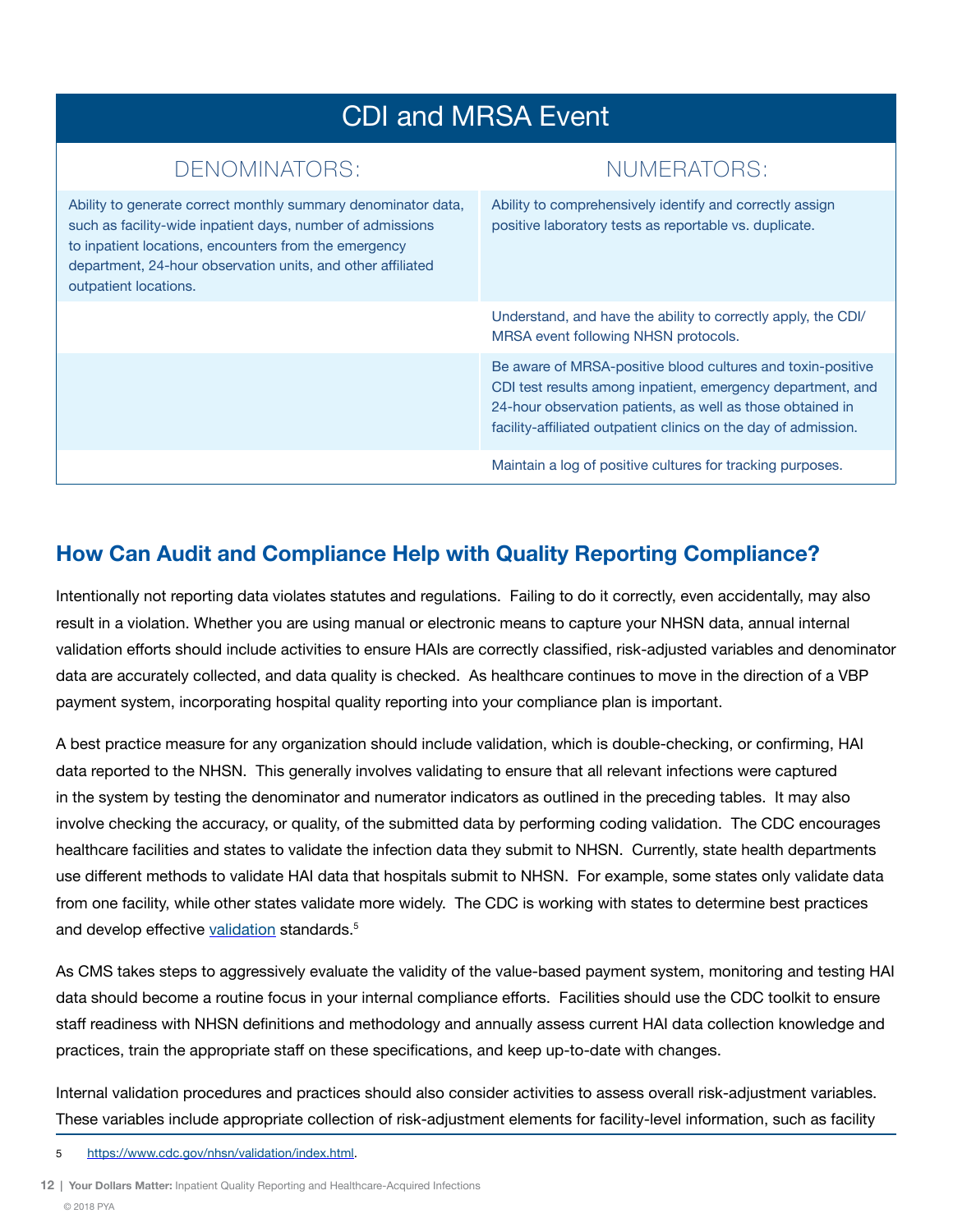bed size (intensive care unit [ICU] and non-ICU beds), location mapping, teaching hospital affiliation, and whether these have been correctly entered in the NHSN database.

The infection prevention program should also monitor validation activities. As the measure specifications have changed, it is of utmost importance to update your organization's compliance plan approach for monitoring these activities.

Therefore, infection prevention program management should work closely with the compliance department to design infection prevention program data validation and reporting controls at each stage of the data and metric reporting lifecycle, including:

- Governance
	- Framework and Methodologies
	- Roles and Responsibilities
	- **Training**
- Metric Inventory, Risk Assessment, Management
	- Inventory of Registries, Measures, and Owners
	- Maintenance and Change Management
	- Reporting and Communication Requirements
- Data Integrity
	- Data Sources
	- Data Quality for Metrics
	- Data Integrity (Data Collection/Maintenance)
- System Interfaces
	- Identification of Quality Reporting Systems
	- Systems/Tools Interfacing with Clinical Data
	- Interface Controls
	- System Report Writing/Programming Controls
- Collection, Reporting, Monitoring, and Process Improvement
	- Data Collection, Reporting, and Monitoring
	- Continuous Performance/Process Improvement



Internal audit can help by performing assessments of the design and implementation (i.e., operating effectiveness) of controls in the infection prevention program governance, policies and procedures, roles and responsibilities, and data validation procedures and practices. Documentary evidence should be assessed to confirm that appropriate documentation exists regarding review of controls and processes.

This multi-team collaboration between management, compliance, and internal audit can greatly help drive and measure quality reporting consistency and compliance. Consistent internal HAI data validation efforts will impact performance in 2020 and beyond.

### © 2018 PYA

No portion of this white paper may be used or duplicated by any person or entity for any purpose without the express written permission of PYA.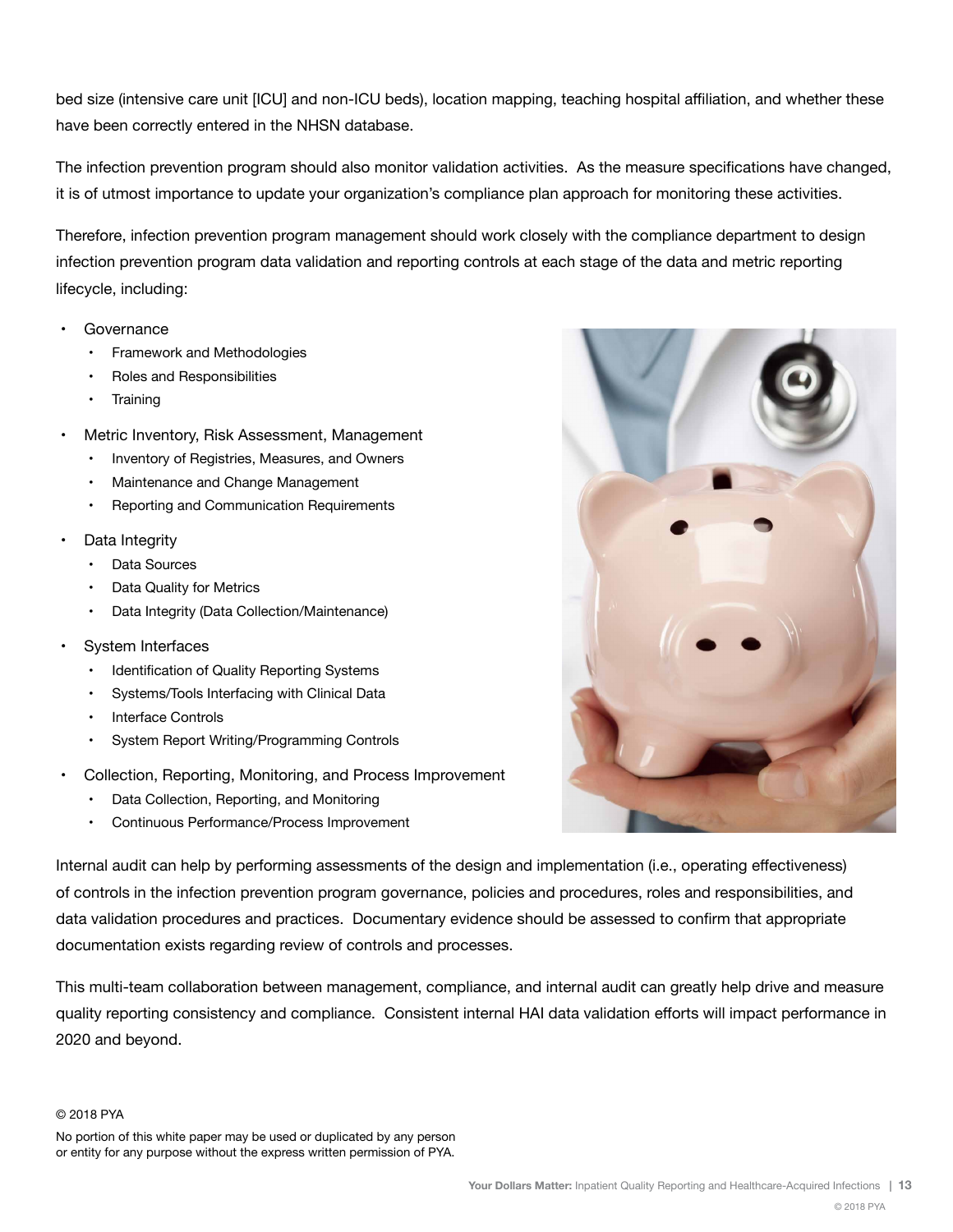## **Author Biography and Contact Information**



### **Lori Foley, CMA, PHR,© SHRM-CP, CMM**

Lori leads PYA's Compliance service line. A Principal with PYA, she combines industry experience in managing multiple hospital-owned practices with nearly two decades of consulting experience advising physicians, and organizations affiliating with physicians, in the areas of compliance, compensation, strategic planning, operational and financial improvement, and affiliation structures. She is immersed in assisting physicians with understanding the volume-to-value transition, population health management, and deployment of chronic care and transitional care management structures, so providers can use existing CMS-funded mechanisms to learn survival skills for value-based reimbursement. She can be reached at [lfoley@pyapc.com.](mailto:lfoley@pyapc.com)



### **Carine Leslie, RHIA,® CCS,® AHIMA-Approved ICD-10-CM/PCS Trainer**

Carine is a healthcare consulting senior in Compliance Advisory Services at PYA. She is a subject matter expert in ICD-10-CM/PCS, CPT-4, inpatient, hospital outpatient, and physician evaluation and management (E/M) coding. Carine is a member of the American Health Information Management Association (AHIMA) and the Georgia Health Information Management Association (GHIMA). She can be reached at [cleslie@pyapc.com.](mailto:cleslie@pyapc.com)



### **Jeanne Babers, RHIA,® CCS,® AHIMA-Approved ICD-10-CM/PCS Trainer**

Jeanne is a subject matter expert in inpatient/outpatient coding, ICD-10, CPT-4, and health information management (HIM) department administration. With more than two decades of healthcare industry experience, Jeanne assists clients with their compliance efforts. She can be reached at [Jnbhospitalconsulting@gmail.com](mailto:Jnbhospitalconsulting%40gmail.com?subject=).

### **About PYA**

For 35 years, PYA, a national healthcare consulting firm, has helped clients navigate and derive value amid complex challenges related to regulatory compliance, mergers and acquisitions, governance, business valuations and fair market value assessments, multi-unit business and clinical integrations, best practices, tax and assurance, business analysis, and operations optimization.

PYA's steadfast commitment to an unwavering client-centric culture has served the firm's clients well. PYA consistently is ranked among the Top 20 healthcare consulting firms in the U.S. by Modern Healthcare. PYA's five affiliated companies offer clients world-class data analytics, professional real estate development and advisory resources for healthcare providers, comprehensive claims audits for self-insured Fortune 500 companies, wealth management and retirement plan administration, and business transitions consulting.

PYA assists clients in all 50 states from offices in Atlanta, Kansas City, Knoxville, Nashville, and Tampa. For more information, please visit [www.pyapc.com](http://www.pyapc.com).